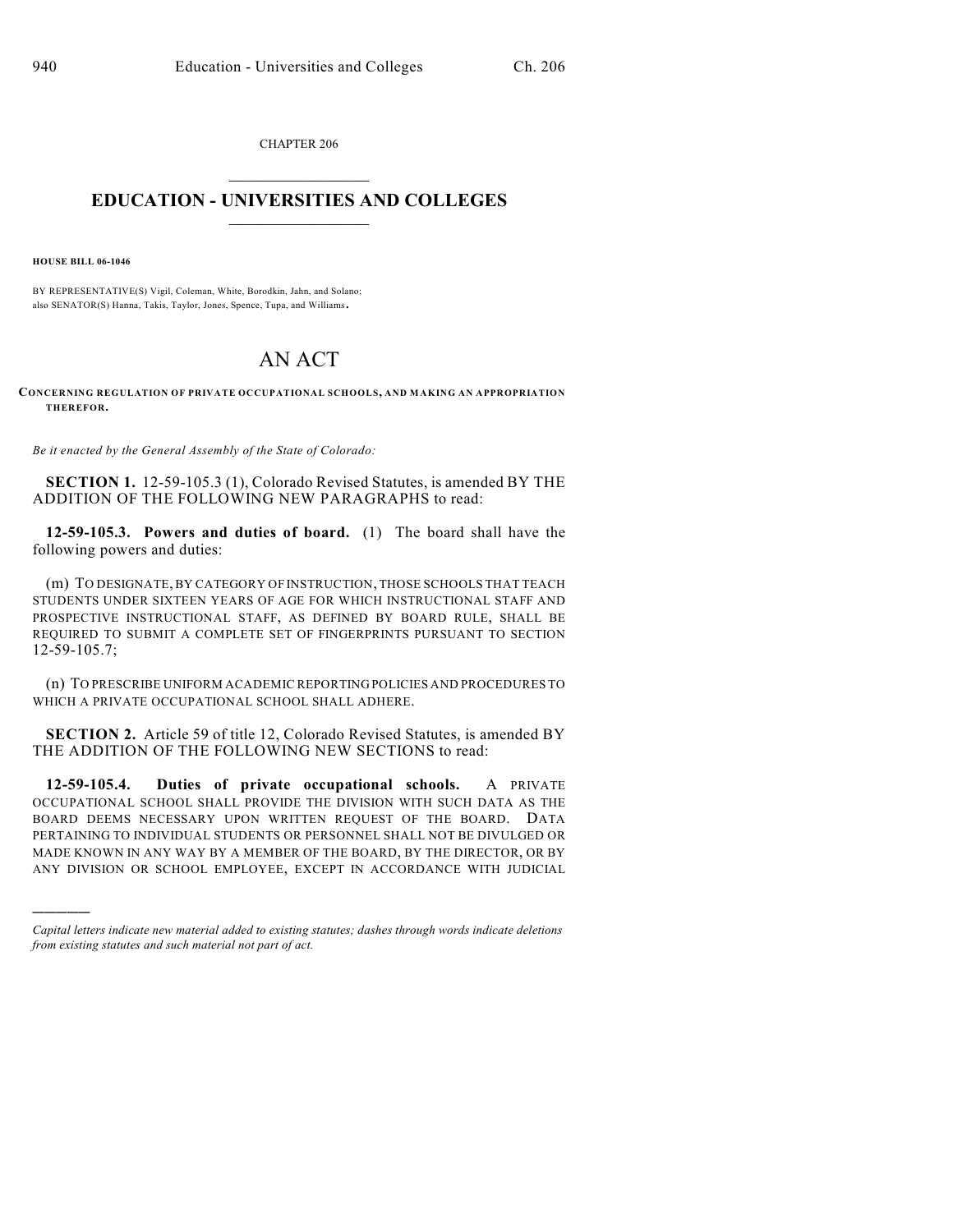ORDER OR AS OTHERWISE PROVIDED BY LAW. A PERSON WHO VIOLATES THIS SECTION COMMITS A CLASS 1 MISDEMEANOR AND SHALL BE PUNISHED AS PROVIDED IN SECTION 18-1.3-501, C.R.S. IN ADDITION, SUCH PERSON SHALL BE SUBJECT TO REMOVAL OR DISMISSAL FROM PUBLIC SERVICE ON GROUNDS OF MALFEASANCE IN OFFICE.

**12-59-105.7. Submittal of fingerprints for persons teaching at designated schools - criminal history record check - prerequisite for commencing or continuing employment.** (1) (a) INSTRUCTIONAL STAFF OR PROSPECTIVE INSTRUCTIONAL STAFF WHO MAY BE TEACHING STUDENTS IN A SCHOOL DESIGNATED BY THE BOARD PURSUANT TO SECTION 12-59-105.3 (1) (m) SHALL, BEGINNING JULY 1, 2006, IN ORDER TO COMMENCE OR CONTINUE EMPLOYMENT AT A DESIGNATED SCHOOL, SUBMIT A SET OF HIS OR HER FINGERPRINTS TO THE COLORADO BUREAU OF INVESTIGATION FOR THE PURPOSE OF CONDUCTING A STATE AND NATIONAL FINGERPRINT-BASED CRIMINAL HISTORY RECORD CHECK UTILIZING RECORDS OF THE COLORADO BUREAU OF INVESTIGATION AND THE FEDERAL BUREAU OF INVESTIGATION. NOTHING IN THIS SECTION SHALL PRECLUDE THE BOARD FROM MAKING FURTHER INQUIRIES INTO THE BACKGROUND OF INSTRUCTIONAL STAFF OR PROSPECTIVE INSTRUCTIONAL STAFF. INSTRUCTIONAL STAFF OR PROSPECTIVE INSTRUCTIONAL STAFF SHALL PAY THE FEE ESTABLISHED BY THE COLORADO BUREAU OF INVESTIGATION FOR CONDUCTING THE FINGERPRINT-BASED CRIMINAL HISTORY RECORD CHECK. UPON COMPLETION OF THE CRIMINAL HISTORY RECORD CHECK, THE BUREAU SHALL FORWARD THE RESULTS TO THE BOARD. THE BOARD SHALL CONDUCT A REVIEW OF THE RESULTS OF THE CRIMINAL HISTORY RECORD CHECK FORWARDED BY THE BUREAU AND CONSIDER THE RESULTS IN ASSESSING WHETHER INSTRUCTIONAL STAFF OR PROSPECTIVE INSTRUCTIONAL STAFF MEET MINIMUM STANDARDS OF QUALIFICATION, AS ESTABLISHED BY THE BOARD PURSUANT TO SECTION 12-59-106, NECESSARY TO COMMENCE OR CONTINUE EMPLOYMENT AT THE DESIGNATED SCHOOL.

(b) INSTRUCTIONAL STAFF OR PROSPECTIVE INSTRUCTIONAL STAFF SHALL BE REQUIRED TO RESUBMIT A SET OF HIS OR HER FINGERPRINTS PURSUANT TO PARAGRAPH (a) OF THIS SUBSECTION (1) EVEN IF HE OR SHE PREVIOUSLY SUBMITTED HIS OR HER FINGERPRINTS PURSUANT TO PARAGRAPH (a) OF THIS SUBSECTION (1).

(2) IN ADDITION TO ANY OTHER REQUIREMENTS ESTABLISHED BY THE BOARD FOR THE NECESSARY QUALIFICATIONS OF INSTRUCTIONAL STAFF OR PROSPECTIVE INSTRUCTIONAL STAFF, THE SUBMITTAL OF FINGERPRINTS PURSUANT TO SUBSECTION (1) OF THIS SECTION AND RESULTS CONSISTENT WITH THE MINIMUM STANDARDS OF QUALIFICATION ESTABLISHED BY THE BOARD PURSUANT TO SECTION 12-59-106 SHALL BE A PREREQUISITE TO COMMENCING OR CONTINUING EMPLOYMENT AS INSTRUCTIONAL STAFF WHO MAY BE TEACHING STUDENTS IN A SCHOOL DESIGNATED BY THE BOARD PURSUANT TO SECTION 12-59-105.3 (1) (m).

**SECTION 3.** 12-59-125, Colorado Revised Statutes, is amended to read:

**12-59-125. Enforcement - injunction - fines.** (1) Whenever it appears to the board that any entity is or has been violating any of the provisions of this article or any of the lawful rules or orders of the board, the board, on its own motion or on the written complaint of any person, may apply for and obtain a temporary restraining order or injunction, or both, in the name of the board in any district court in this